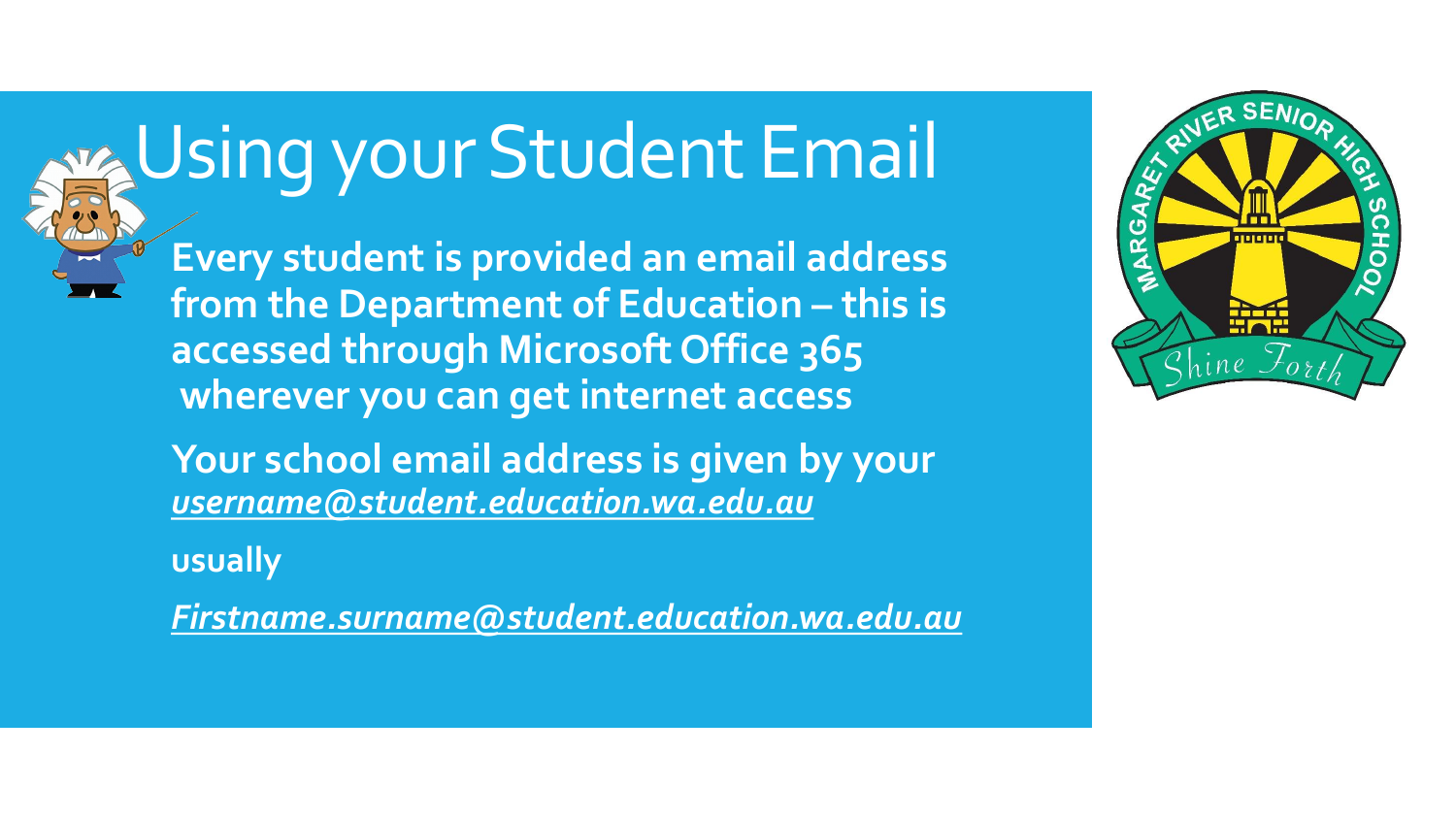#### **Open your School Email**

- S Go to the MRSHS homepage *either Google mrshs and click on the top link or go straight to: [www.margaretrivershs.wa.edu.au](http://www.margaretrivershs.wa.edu.au/)*
- Click on **Student links** at the top
- Click on **School Email**
- Type in your **School Email Address**  if asked given by

[Username@student.education.wa.edu.au](mailto:Username@student.education.wa.edu.au) (NB: Your username is your computer login usually Firstname.Surname)

 You can also go straight to *[outlook.office.com](http://outlook.office.com/)*

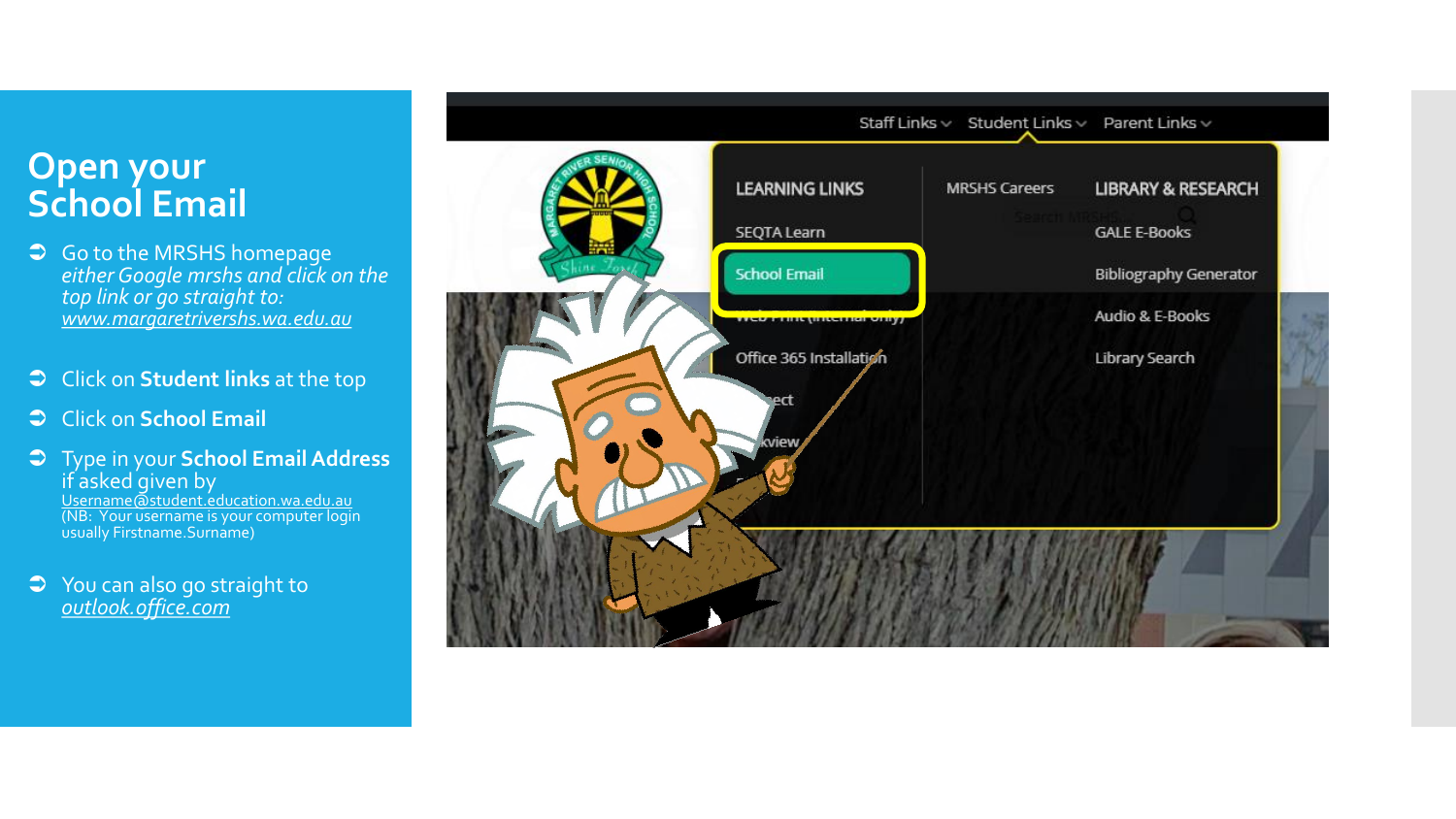# **If asked to Sign in with an email address**

- Type in your **School Email Address** which is
- Click **Next**

**Username@student.education.wa.edu.au**

(NB: Your username is your computer login usually **Firstname.Surname**)

Click ne

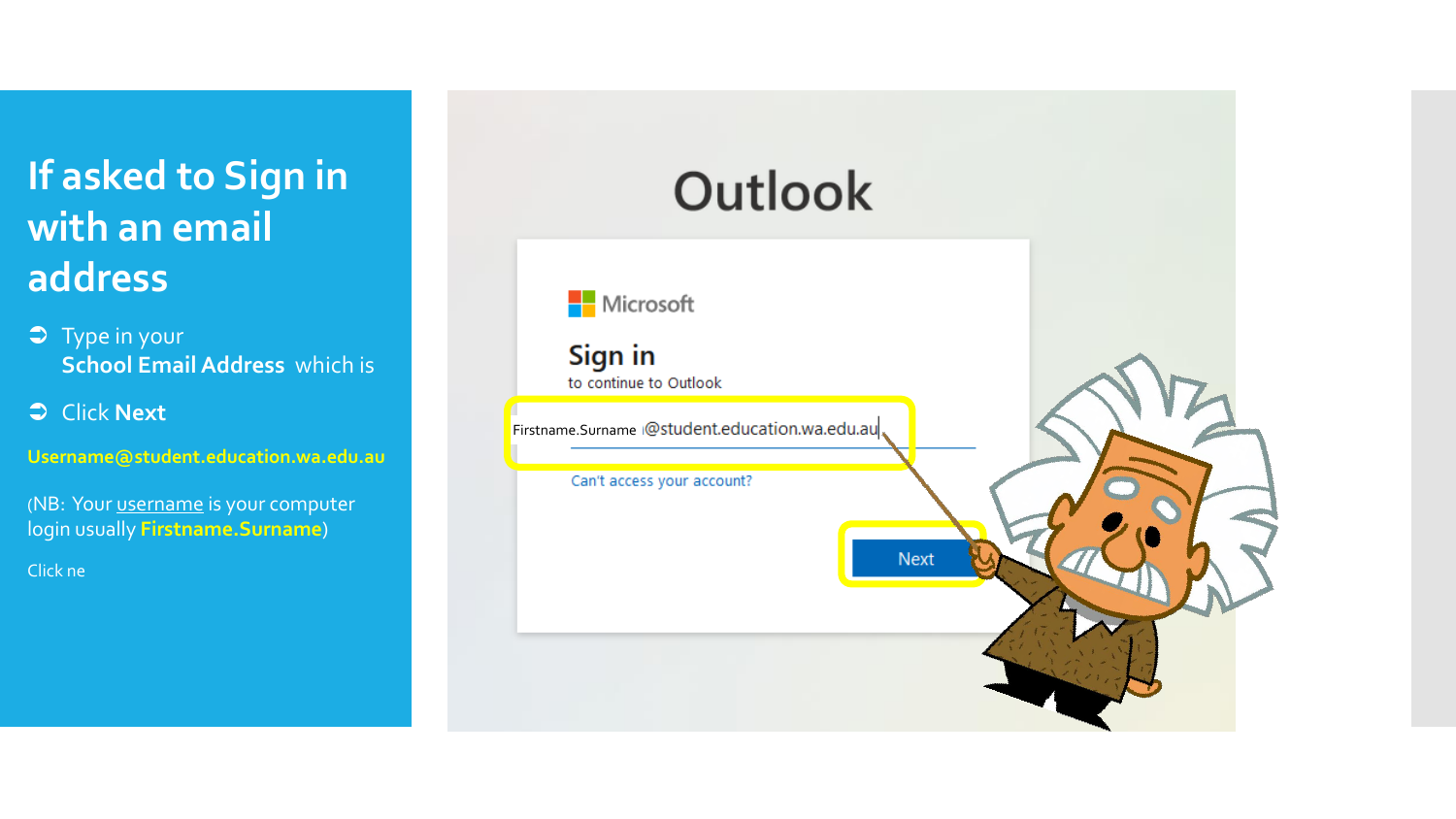# **Sign in**

- **J** Type in your User Name *usually firstname.surname*
- Type in your password
- $\supset$  Tick the box and choose **Login**
- If it asks to you **stay signed in**  you can choose **Yes** on a nonshared device or **No** on a shared device.

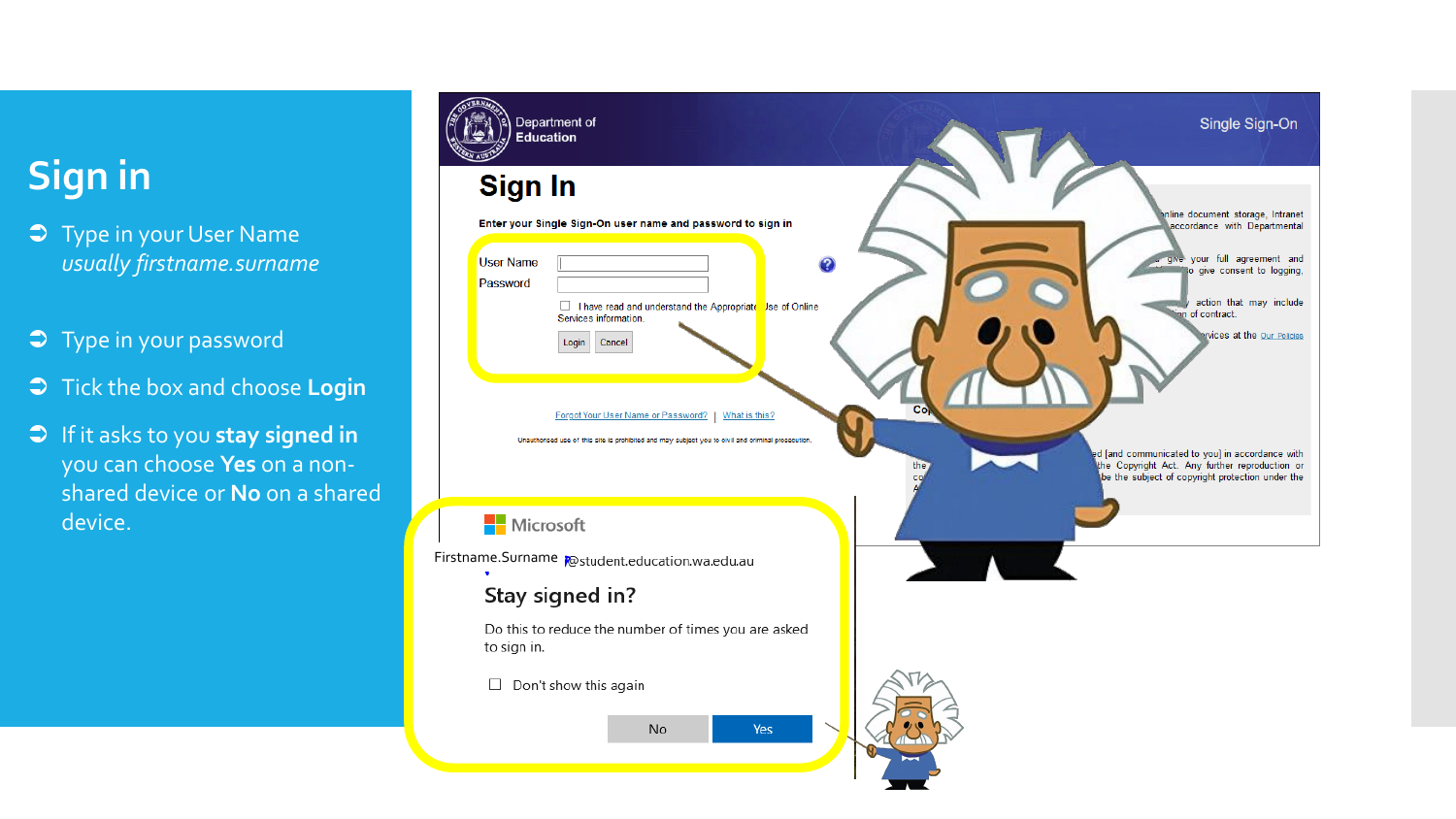### **Viewing Messages**

Click on a message to view it.

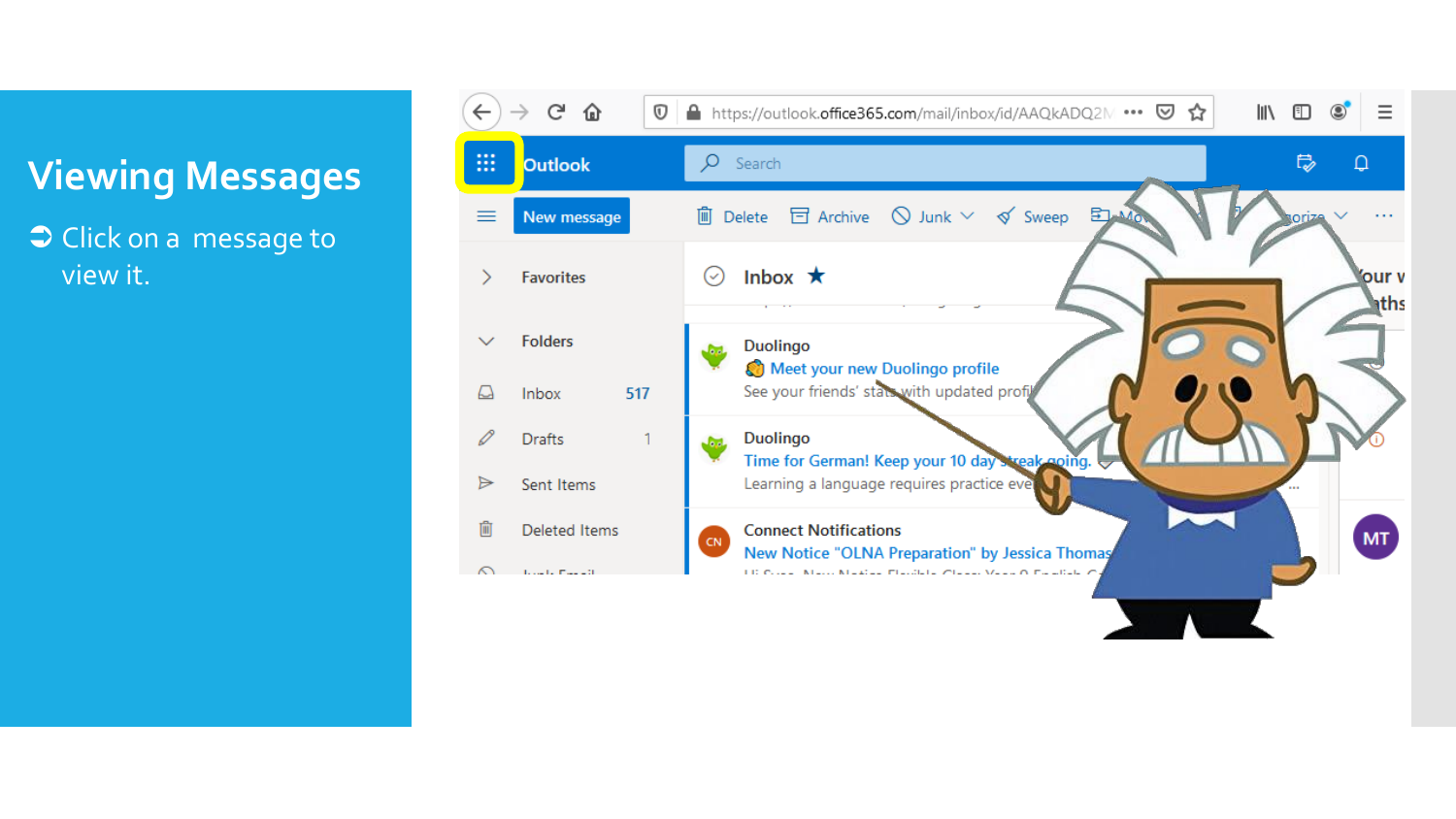#### **Creating a message**

- $\bullet$  Click on New message
- $\supset$  Fill in the email address, Subject, and the message
- $\supset$  You can attach files if required with the paperclip tool
- Click on **Send** to send the message.

|                         | $\leftarrow$ | G<br>仚                  | $\mathbb O$ | A https://outlook.office365.com/mail/inbox/id/AAQkADQ2M ••• ⊙ ☆<br>$\parallel$                                                      | ▥                       |                      | Ξ               |  |
|-------------------------|--------------|-------------------------|-------------|-------------------------------------------------------------------------------------------------------------------------------------|-------------------------|----------------------|-----------------|--|
|                         | 88           | Outlook                 |             | Q<br>Search                                                                                                                         | $\overline{\mathbb{Q}}$ | $\hbox{\large\it Q}$ |                 |  |
| $\sqrt{}$               |              | New message             |             | $\emptyset$ Attach $\vee$ $\emptyset$ Encrypt<br><b>I</b> Discard<br>$\triangleright$ Send<br>$\sim$ $\sim$                         |                         |                      |                 |  |
|                         |              | Favorites               |             | BAYLEY Alex [Margaret River Snr High School] <alex.bayley@education.wa.edu.au><br/>To<br/>B<br/>×</alex.bayley@education.wa.edu.au> |                         |                      |                 |  |
| $\overline{\mathbf{v}}$ |              | <b>Folders</b><br>Inbox |             | Cc                                                                                                                                  |                         |                      |                 |  |
|                         | ہ            |                         | 517         | Type the subject here                                                                                                               |                         |                      |                 |  |
|                         | P            | Drafts                  |             | Type your message here                                                                                                              |                         |                      |                 |  |
|                         |              |                         |             |                                                                                                                                     |                         |                      |                 |  |
|                         |              | ems                     |             |                                                                                                                                     |                         |                      |                 |  |
|                         |              |                         |             |                                                                                                                                     |                         |                      |                 |  |
|                         |              |                         |             | 亖<br>三三目<br>B<br>₽<br>$\rightarrow \equiv$<br>$\, \, \mathfrak{y}$<br>ග ග්<br>€                                                     | $\times^2$              |                      | $P$ $P_4$ $P_3$ |  |
|                         |              |                         |             | $\mathcal{S}$ $A$ $A^{\circ}$<br>⊍<br>$\overline{I}$<br>挂<br>⋿<br>0<br>Discard<br>Send<br>$\sim$ $\sim$ $\sim$                      |                         | $X_{2}$<br>abe       |                 |  |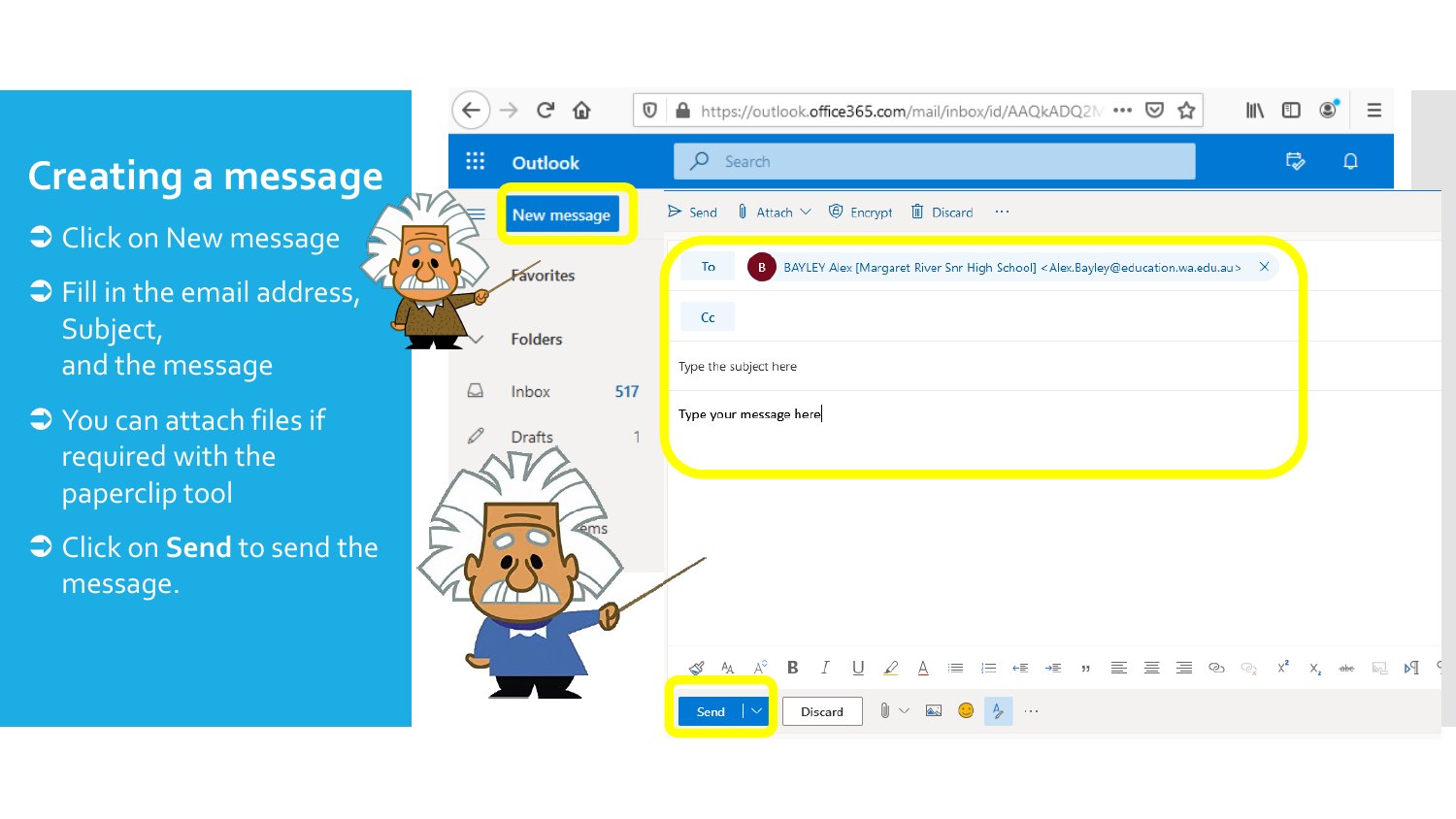**Getting to other Office 365 Online apps**

 $\bigcirc$  Click on the 9 box app launcher at the top left of your email

|   | G<br>$\mathbb O$            | A https://outlook.office365.com/mail/inbox/id/AAQkADQ2M ••• V<br>☆                                    | l۱۱           |                        |
|---|-----------------------------|-------------------------------------------------------------------------------------------------------|---------------|------------------------|
| ₩ | <b>Outlook</b>              | Search                                                                                                | は             | ∐                      |
| ≡ | New message                 | Delete $\Xi$ Archive $\Omega$ Junk $\vee \phi$ Sweep $\Xi$ Move to $\vee \phi$ Categorize $\vee$<br>而 |               |                        |
|   | <b>Favorites</b>            | Inbox $\star$<br>$(\checkmark)$                                                                       | Filter $\vee$ | Your v<br><b>Maths</b> |
|   | <b>Folders</b>              | <b>Duolingo</b><br>Meet your new Duolingo profile                                                     | Tue 7:05 AM   |                        |
|   | 517<br><b>Inbox</b>         | See your friends' stats with updated profiles.                                                        | 1.11          |                        |
|   | <b>Drafts</b>               | <b>Duolingo</b><br>Time for German! Keep your 10 day streak going. $\oslash$                          | Mon 3/08      |                        |
| ⋗ | Sent Items                  | Learning a language requires practice every day.                                                      | 1.11          |                        |
| 而 | <b>Deleted Items</b>        | <b>Connect Notifications</b><br>CN.<br>New Notice "OLNA Preparation" by Jessica Thomas                | Mon 3/08      | MT                     |
|   | <b>Contractor Contracts</b> | 110 Order: Marri Madden Flandlette Olasse, Vasar O. Frankful, Osmaldin and Ol MA. Discovered a        |               |                        |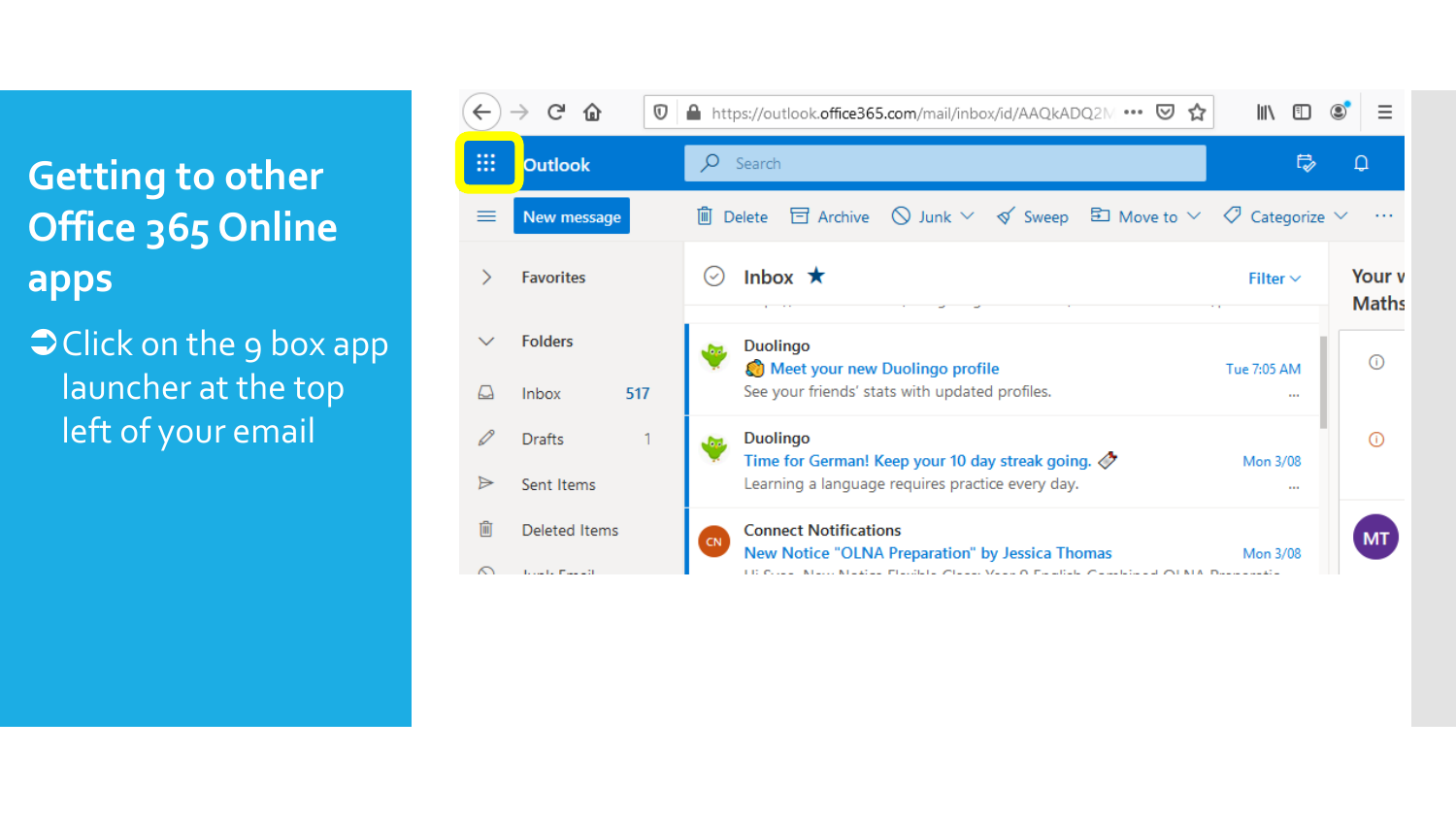#### **Choose the app you would like**

You have a choice of many different online apps including**:**

- **⊃** OneDrive
- $\supset$  Word
- **PowerPoint**
- **C** OneNote
- SharePoint
- $\supset$  Sway
- Click on **More apps** to see them all

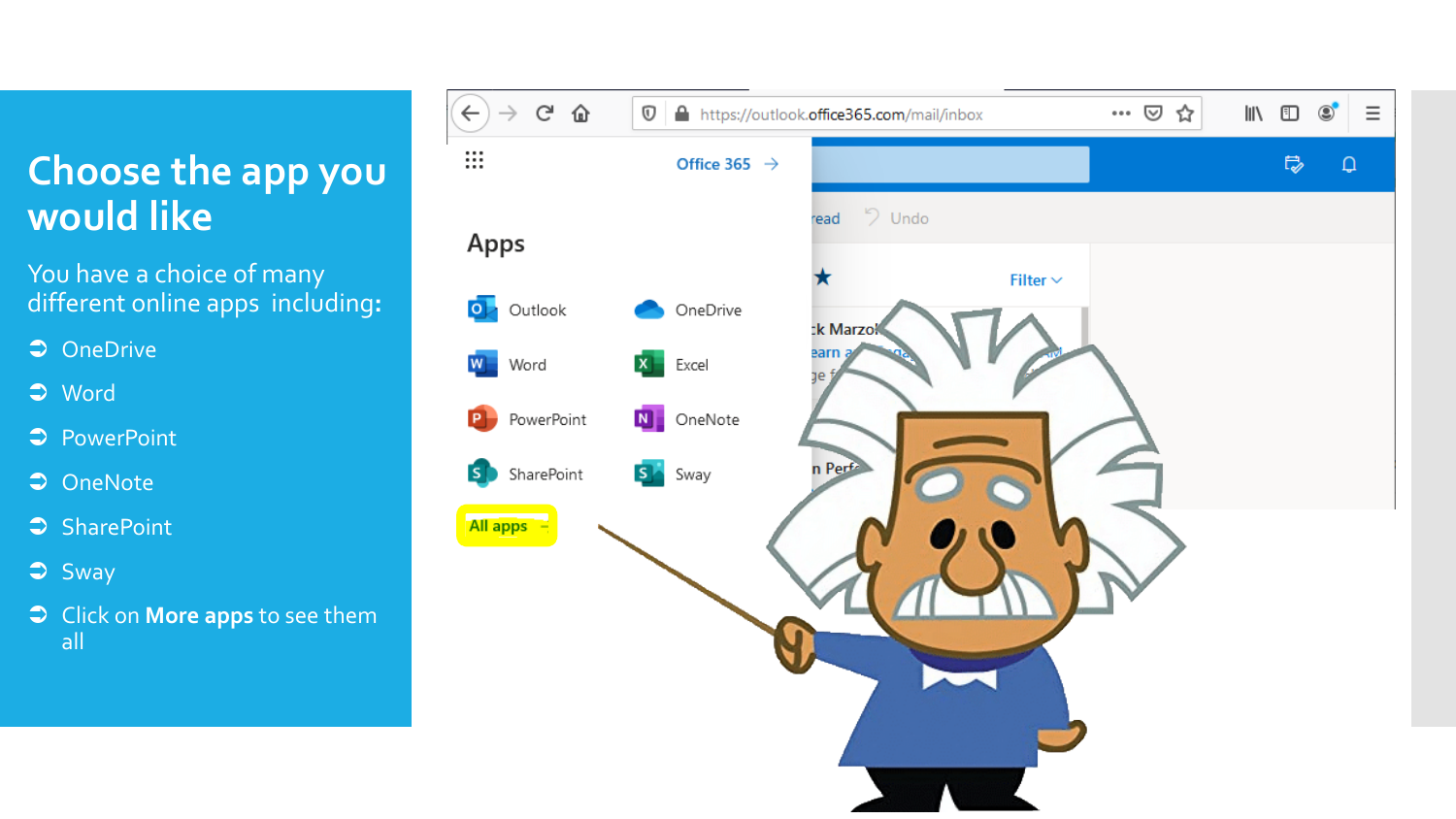# **You have other apps including:**

You have a choice of many different online apps including**:**  $D_{\perp}$ 

 $\mathbf{x}$ 

F.

 $\bm{\triangledown}$ 

 $\circ$ 

Calendar

- $\supset$  Delve
- **D** Forms
- $\Rightarrow$  People
- **Project**
- $\overline{\bullet}$  To Do and
- $\supset$  Whiteboard



 $\rightarrow$